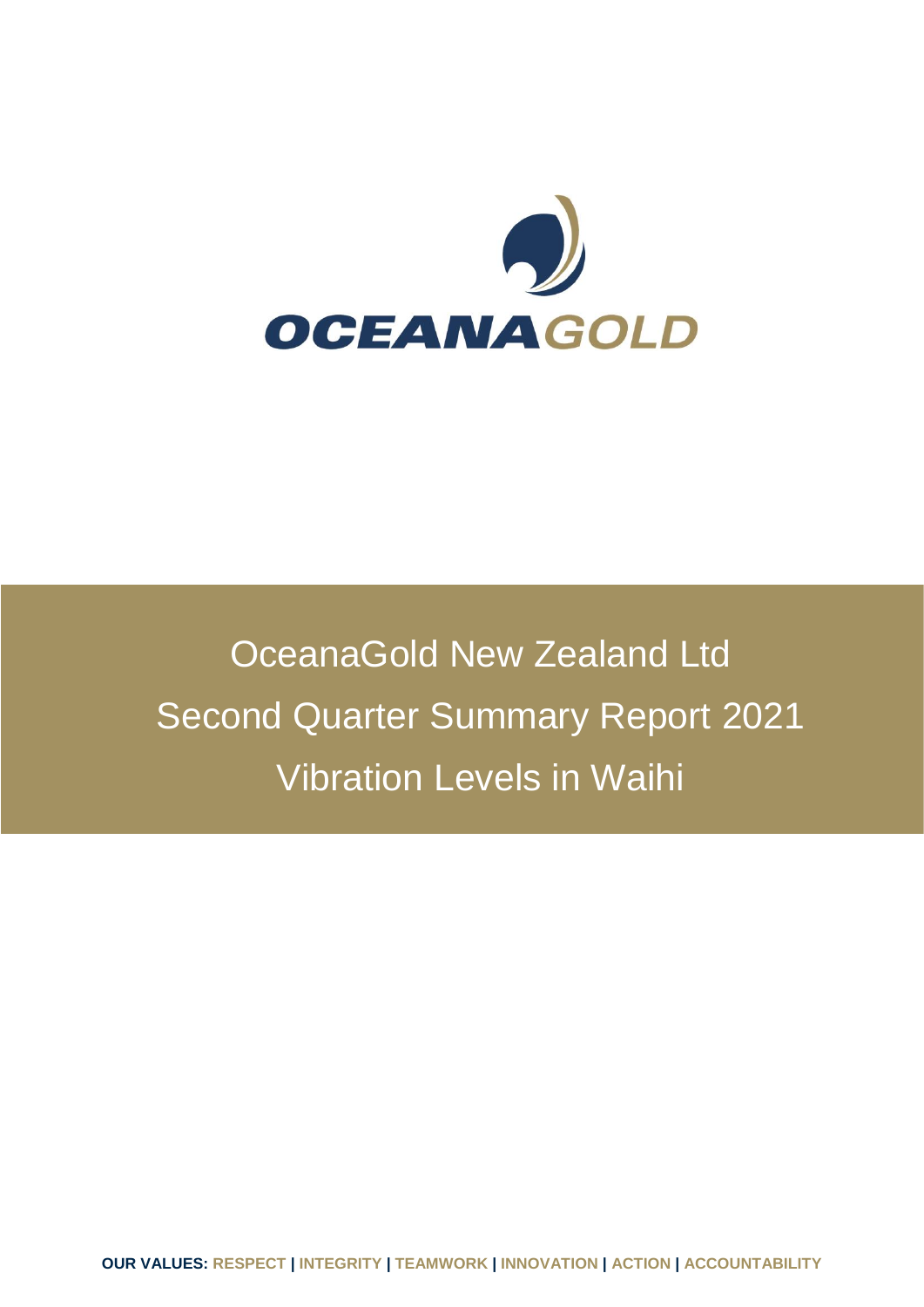

# **Contents**

| 3. |  |  |  |  |
|----|--|--|--|--|
| 4. |  |  |  |  |
| 5. |  |  |  |  |
| 6. |  |  |  |  |
|    |  |  |  |  |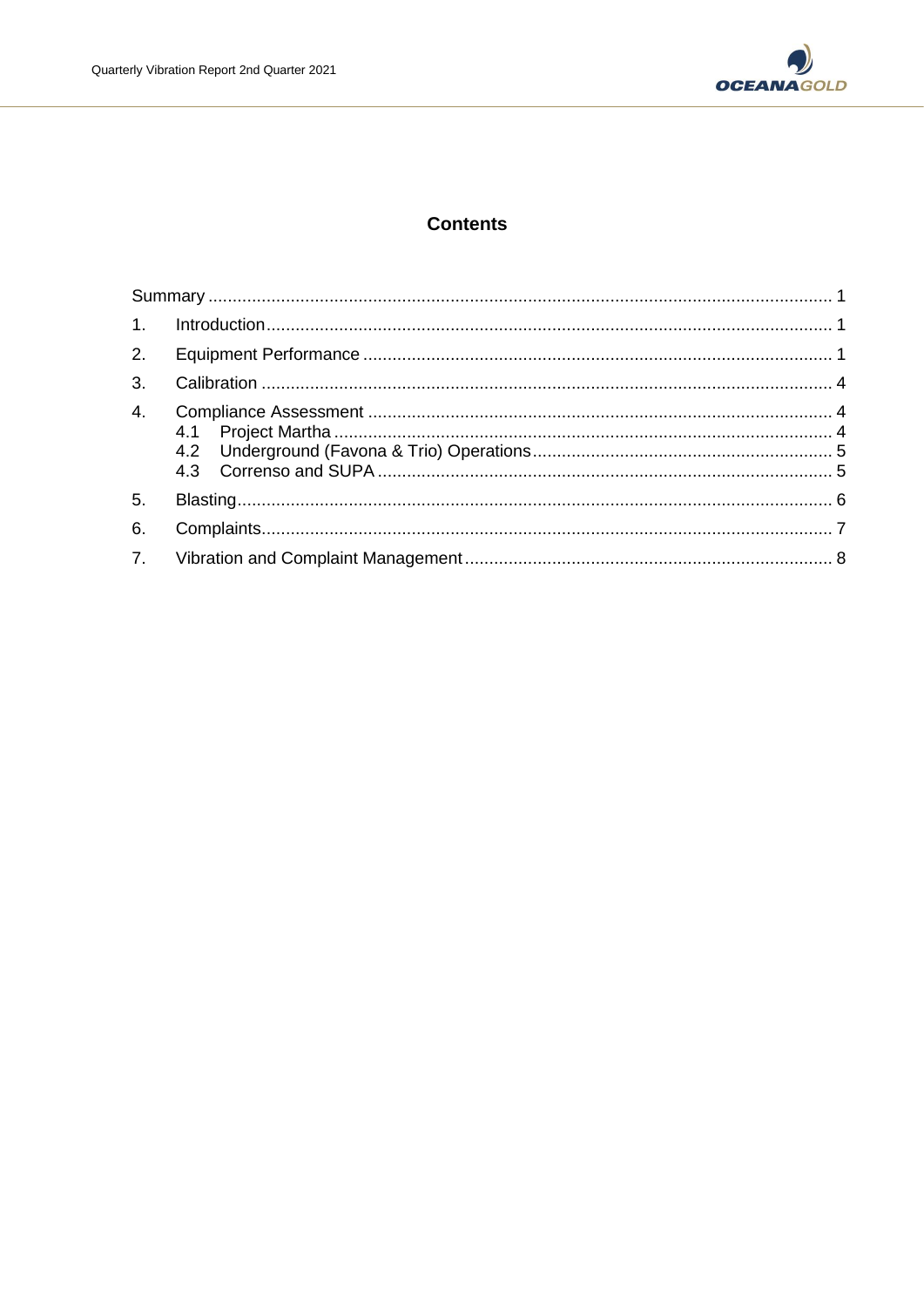

## **Summary**

- Results from the Blasthub vibration monitoring system for the second quarter 2021 are reported for the Favona, Trio, Correnso and SUPA Underground Mines and Project Martha. Continued stope and development blasting was reduced in relation to Correnso/SUPA, with development and production blasting continuing in the Martha Underground component of Project Martha. Mining in Favona and Trio has ceased.
- Compliance for Correnso/SUPA development and production blasting, as defined by the consents, was achieved for the average limits and the 95-percentile. Of the 70 blast events, 30 of these triggered compliance monitors (maximum vibration 4.71 mm/s)
- Compliance for Project Martha blasting was achieved during the quarter; limited stopes were extracted as the opportunities arose during the development phase, and only 94 of the 133 blast events during the period triggered compliance monitors (maximum vibration 8.01mm/s).
- 27 vibration-related complaints were received during the reporting period, up from the 12 received in the previous quarter. The number of complainants also increased; 23 during the quarter cf. 12 in the previous period. These increases were due to the production blast which exceeded 5mm/s during the period.
- The total number of blasts (925) was comparable to the previous quarter (932) as was the number of blast events (153, cf. 183 in the previous quarter).

# **1. Introduction**

This report documents vibration measurements and assessments to meet the requirements of:

- a) Hauraki District Council (HDC) LUC No. 97/98-105 (Condition 3.11) for the extended Martha Mine Project.
- b) HDC Land Use Consent 85.050.326E (Condition 24) for the Favona Underground Mine.
- c) HDC Land Use Consent RC 15774 (Condition 9) for the Trio Underground Mine Project.
- d) HDC Land Use Consent RC 202.2012 (Condition 22 (f)) for the Correnso Underground Mine.
- e) HDC Land Use Consent RC 202.2016 (Condition 14 (f)) for the Slevin Underground Mine (SUPA).
- f) HDC Land Use Consent RC 202.2017 (Condition 18 (f)) for the Martha Drill Drive Project (MDDP), Condition 18 (f) for MDDP has been assumed by Project Martha below (g).
- g) HDC Land Use Consent LUC 202.2018.857.1 (Condition 53) for Project Martha.

As agreed between OceanaGold and HDC these reports summarise vibration results and general performance of the monitoring system over calendar quarters rather than the dates set out in the consents.

## **2. Equipment**

"Blasthub", the vibration monitoring system, has been used for reporting purposes, providing real-time monitoring, recording and review of results on a website. Access to the website is controlled, with permissions for review provided to HDC staff and OceanaGold users. The system is set with trigger levels between 0.40 and 0.75 mm/s for Martha and Underground operations.

In terms of vibration monitoring, the Project Martha network comprises 13 monitors (some shared with the Correnso network). These all have a trigger limit currently set at 0.75 mm/s. Any blasts fired during the period (highlighted in red) and the monitor locations are shown in Figure 1.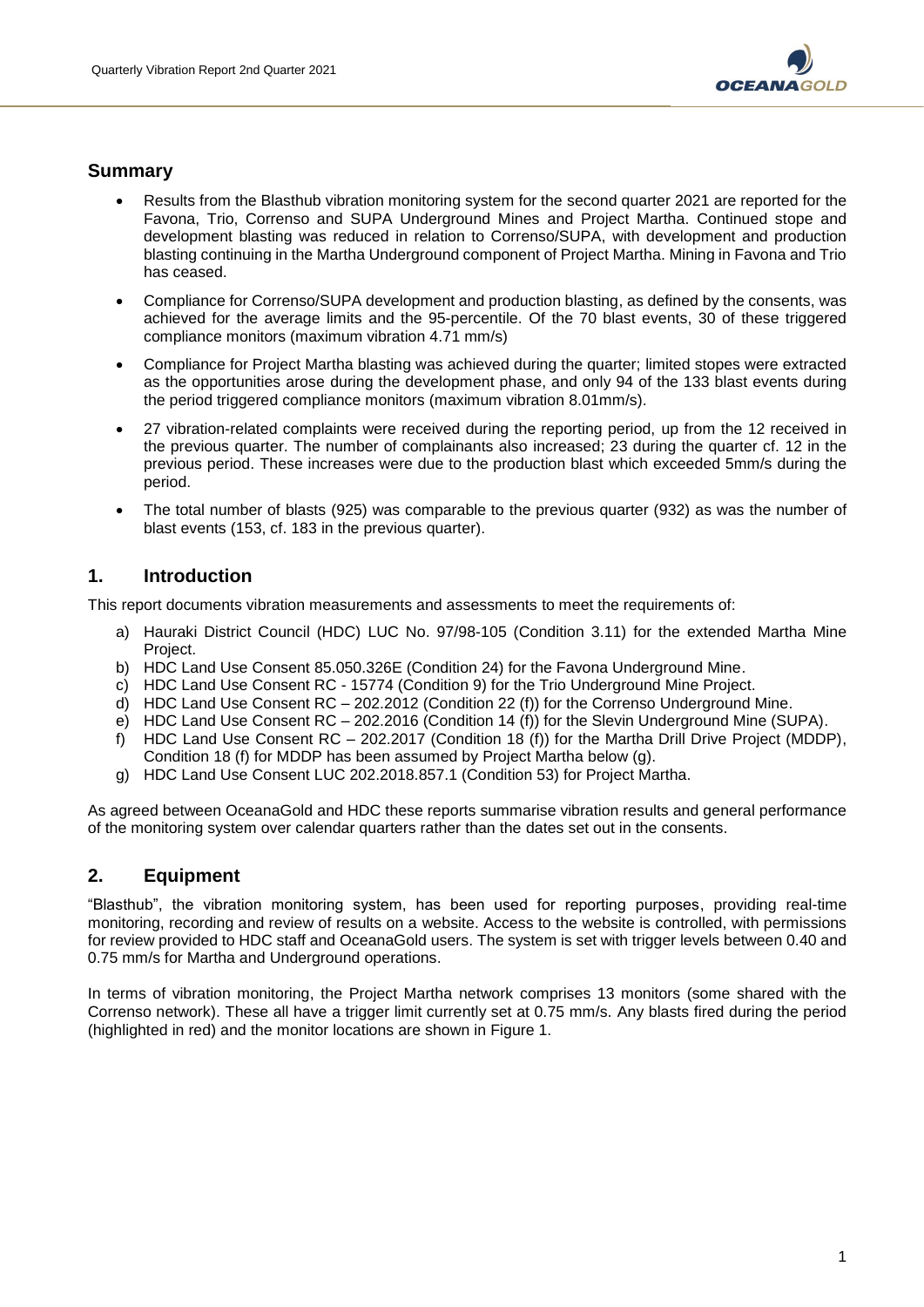



**Figure 1. VMS Monitor & Blast Locations – Project Martha** *Note: Larger icons indicate >7 kg MIC*

The Trio Underground Operations have five compliance monitors situated at Boyd Rd, Moore St, Clarke St, the Coreshed (Barry Rd) and the Scout Hall (Baker St). In addition to these, one other monitor is located near the Trio vent shaft (Trio VS). This monitor acts as an 'indicator' for Blasthub, which allows correlation with the other monitors to report the compliance monitoring results directly onto Blasthub. No blasts were fired during the period; monitor locations are shown in Figure 2.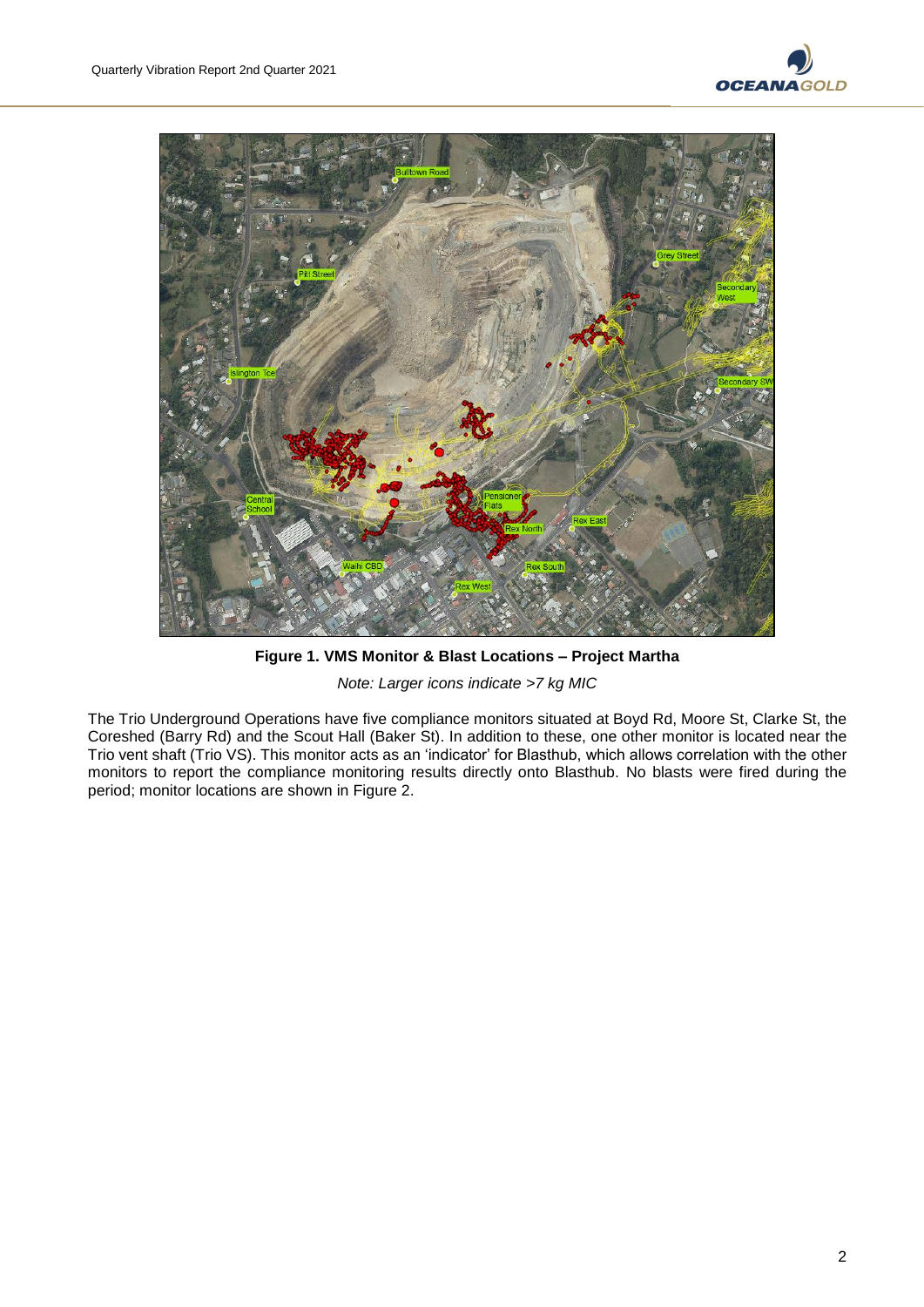



**Figure 2. VMS Monitor Locations – Underground Operations (Trio)**

The Correnso Underground monitoring network comprises 10 permanent vibration monitors. These all have a trigger limit currently set at 0.75 mm/s. The blasts fired during the period (highlighted in red) and monitor locations are shown in Figure 3. SUPA utilises the same compliance monitors as Correnso, with the data incorporated into a shared database.



**Figure 3. VMS Monitor & Blast Locations – Correnso, SUPA Operations** *Note: Larger icons indicate Production Blasts (>7 kg MIC)*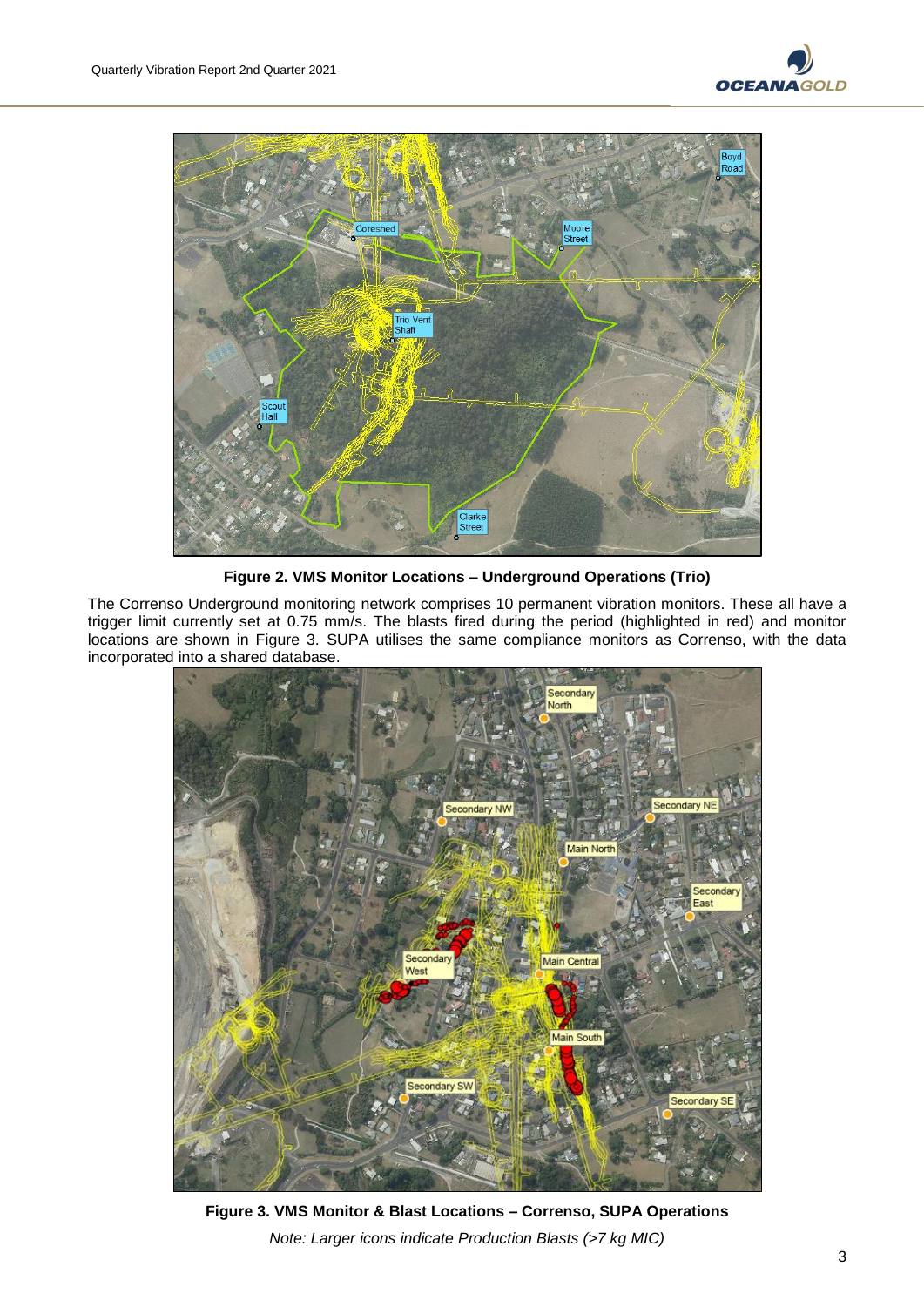

# **3. Calibration**

Calibration of monitoring equipment, including the roving monitors, is completed on a quarterly rotation to allow enough coverage of vibration monitoring while calibrations take place. Calibrations were completed in October 2020 and February 2021. Calibration certificates can be viewed on Blasthub; refer to the monitoring results during those periods. The calibrations were undertaken by the Saros Group Pty Ltd in Queensland and conducted in accordance with AS/NZS ISO9000-2000 and AS ISO/IEC17025-2005 quality standards.

## **4. Compliance Assessment**

#### **4.1 Project Martha**

133 blast events occurred in Martha Underground during the reporting period (cf. 163 in the previous quarter) with 94 triggering compliance monitors.

Of the 844 individual blasts during the period:

- 831 were development blasts.
- Limited stopes were extracted (10 production blasts) during the development phase and were undertaken as opportunities arose.
- 3 maintenance/safety blasts were fired (1 of which were fired outside normal blasting windows).

The peak vibration levels for Martha Underground Operations during the quarter are shown in Figure 4 below.

- The highest six-month average<sup>1</sup> for development blasting at a compliance monitor was assessed as 1.01mm/s at Pensioner Flats, below the consent limit average of 2mm/s.
- The development six month rolling 95 percentile<sup>1</sup> for all locations was assessed as 2.19mm/s, below the 5mm/s limit.
- One production blast caused vibration to be recorded in excess of 5mm/s at two compliance monitors (8.01mm/s and 7.3mm/s at Rex West and Pensioner Flats, respectively). There have been insufficient production blasts (<100) to determine an average or 95 percentile vibration level as defined by the consent condition. As this result is the first to exceed 5mm/s, it is compliant.
- No maintenance/safety blasts returned vibration levels above 1mm/s.

1

<sup>1</sup> Data is presented as at the end of the quarter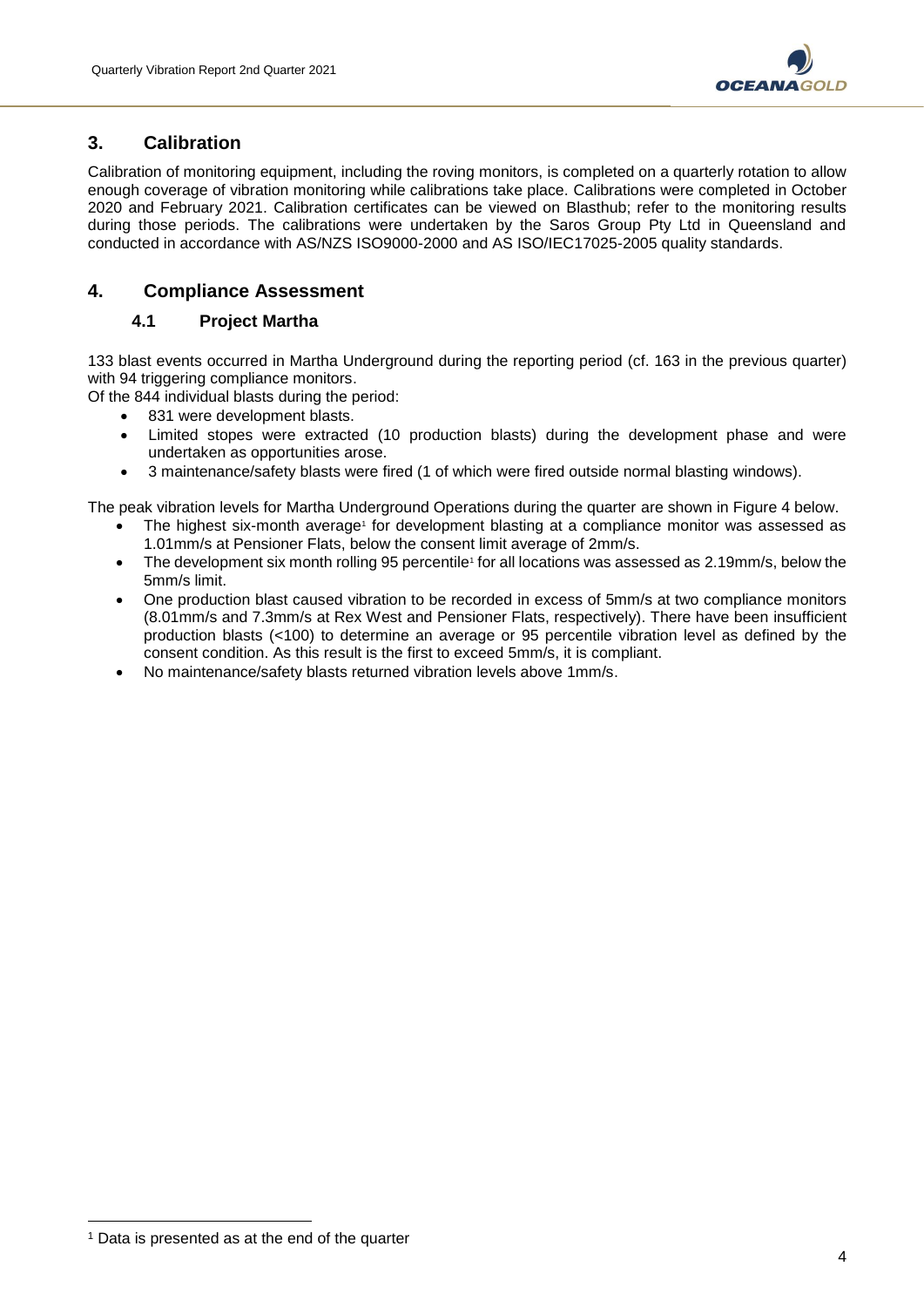



**Figure 4. Maximum Peak Vibration Levels – Martha Underground Operations**

#### **4.2 Underground (Favona & Trio) Operations**

Current mining plans for Trio were exhausted in the first quarter of 2020, and no blasting occurred during the reporting period. Likewise, no blasting was undertaken within Favona.

## **4.3 Correnso and SUPA**

During the reporting period, 70 blast events (cf. 102) in the previous quarter) occurred in the Correnso and SUPA projects. Of the 70 blast events, 30 of these triggered compliance monitors (maximum vibration 4.71 mm/s). The blast locations are presented in Figure 3 above, with the relative locations indicated for development and production blasting. The peak vibration levels for the period are shown in Figure 5 below.

Development:

- The highest six-month average<sup>1</sup> for development blasting at a compliance monitor was 0.71mm/s at Main Central, below the consent limit average of 2mm/s.
- The development six month rolling 95 percentile<sup>1</sup> for all locations was 1.06mm/s, below the 5mm/s limit.

#### Production:

- No blasts exceeded the 5mm/s level at a compliance monitor during the quarter.
- The highest six-month average<sup>1</sup> for production blasting at a compliance monitor was 1.73mm/s at Main Central, below the consent limit average of 3mm/s.
- The production six month rolling 95 percentile<sup>1</sup> for all locations was 4.34mm/s, below the 5mm/s limit.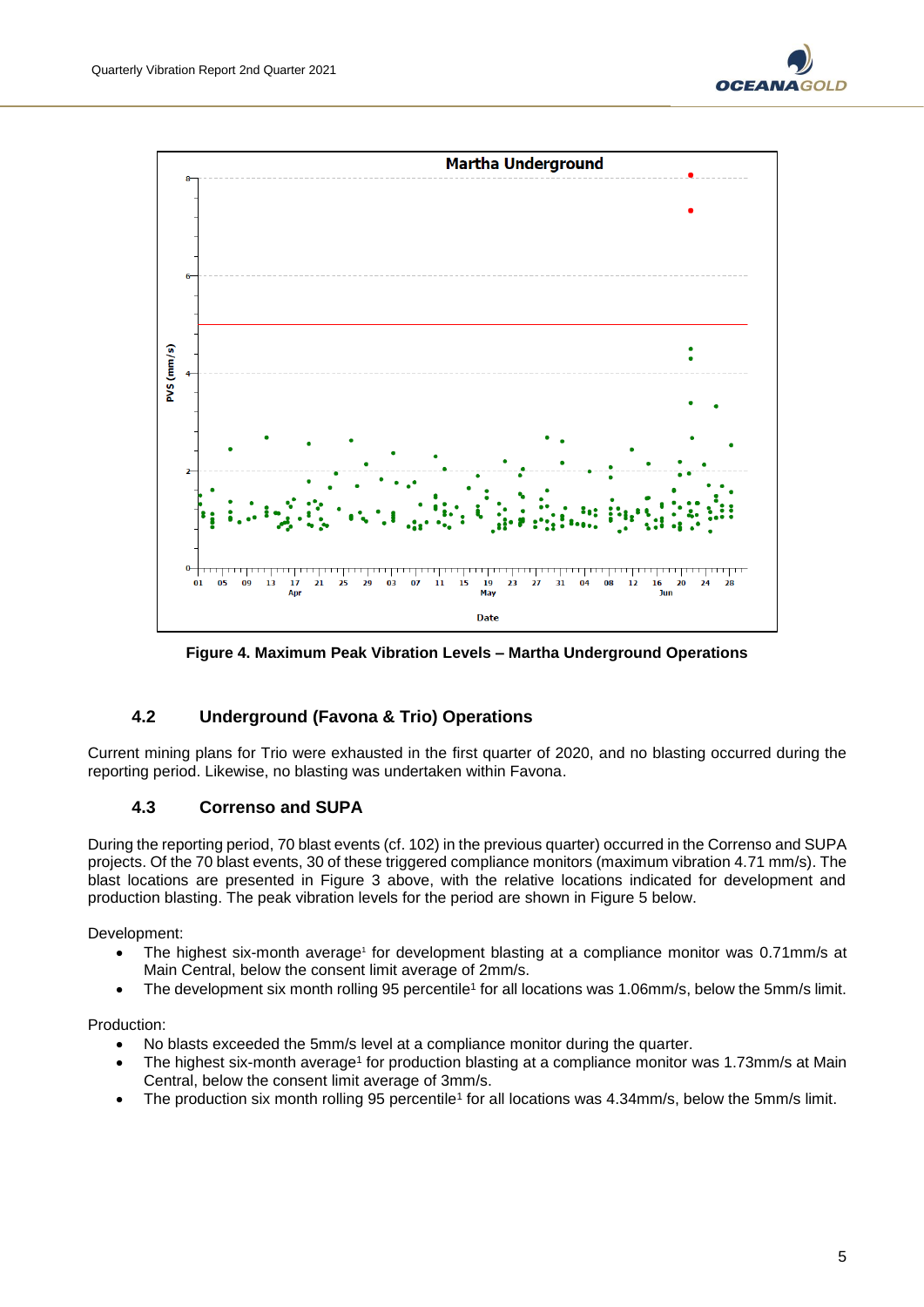



**Figure 5. Maximum Peak Vibration Levels – Correnso/SUPA Operations**

# **5. Blasting**

The 153 blast events during the period was a reduction to the 183 events in the previous quarter (Table 1). The mine's focus continues to be towards establishing the operations for full production.

| <b>Table 1: Quarterly blast events</b> |                              |                              |                              |  |  |  |  |  |  |
|----------------------------------------|------------------------------|------------------------------|------------------------------|--|--|--|--|--|--|
| <b>Operation</b>                       | 4 <sup>th</sup> Quarter 2020 | 1 <sup>st</sup> Quarter 2021 | 2 <sup>nd</sup> Quarter 2021 |  |  |  |  |  |  |
|                                        |                              |                              |                              |  |  |  |  |  |  |
| Martha Underground                     | 165                          | 163                          | 133                          |  |  |  |  |  |  |
| Underground (Trio)                     |                              |                              |                              |  |  |  |  |  |  |
| Correnso/SUPA                          | 117 (28 Independent)         | 102 (20 Independent)         | 70 (20 Independent)          |  |  |  |  |  |  |
| <b>Total</b>                           | 193                          | 183                          | 153                          |  |  |  |  |  |  |

\* *Some blasts occurred simultaneously with blasting in other operational areas and did not contribute to the total number of blast events. Trio and Correnso events only contribute to the total when they are independent of Martha Underground.*

Multiple blasts may be fired during the one blast event. There were 925 blasts initiated within 153 blast events during the reporting period (Figure 6). This is a similar result to the number of blasts in the previous quarter (932), and shows consistency across the operation.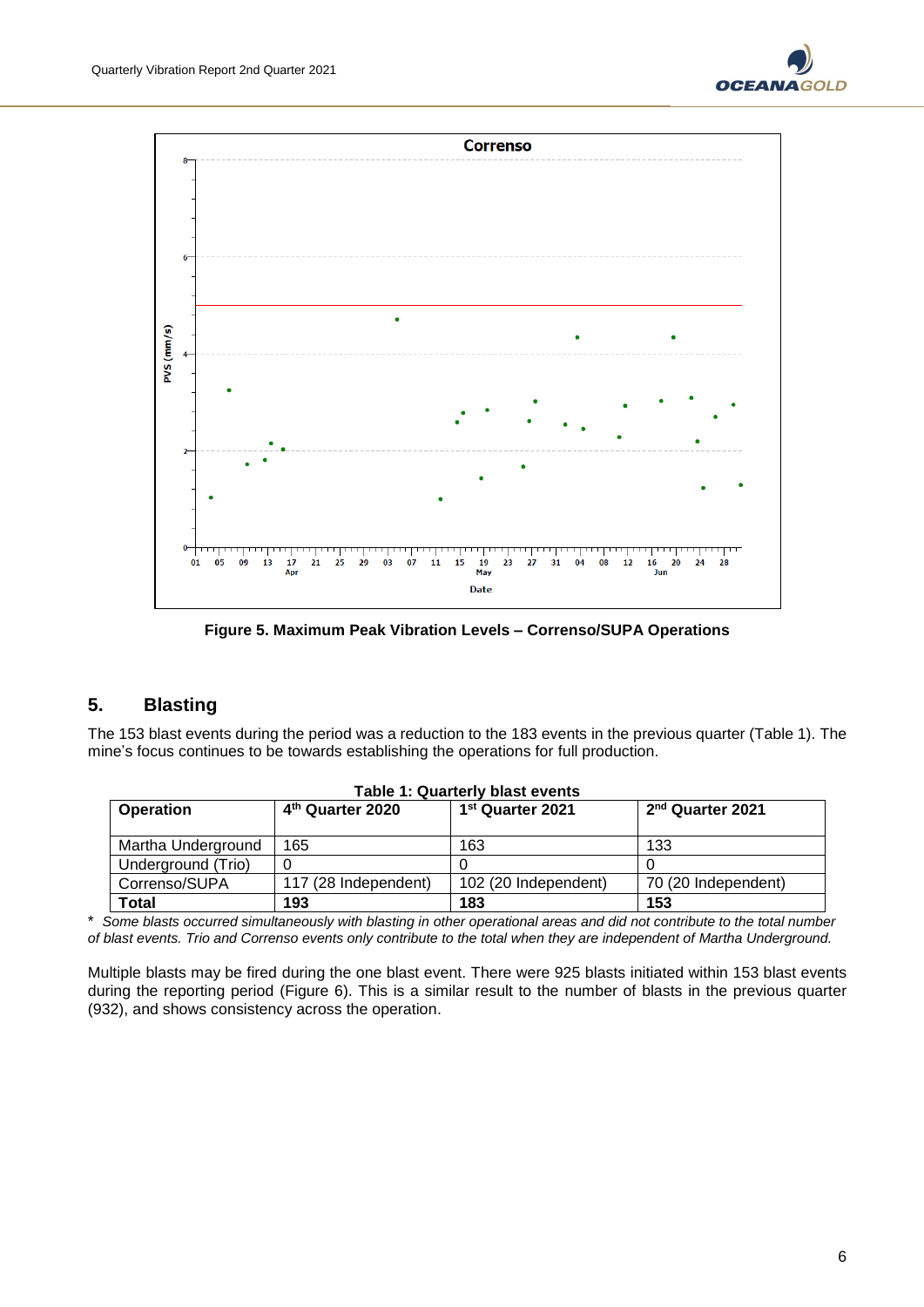



**Figure 6. Number of Blasts (all operations)**

# **6. Complaints**

27 vibration-related complaints were received during the reporting period, up from the 12 received in the previous quarter (Figures 7 & 8). The number of complainants also increased; 23 during the quarter cf. 12 in the previous period. These increases were due to the production blast which exceeded 5mm/s during the period. Table 2 provides a summary of the complaints received during the quarter.



**Figure 7. Number of Complaints & Complainants Figure 8. Complaints by Operation**